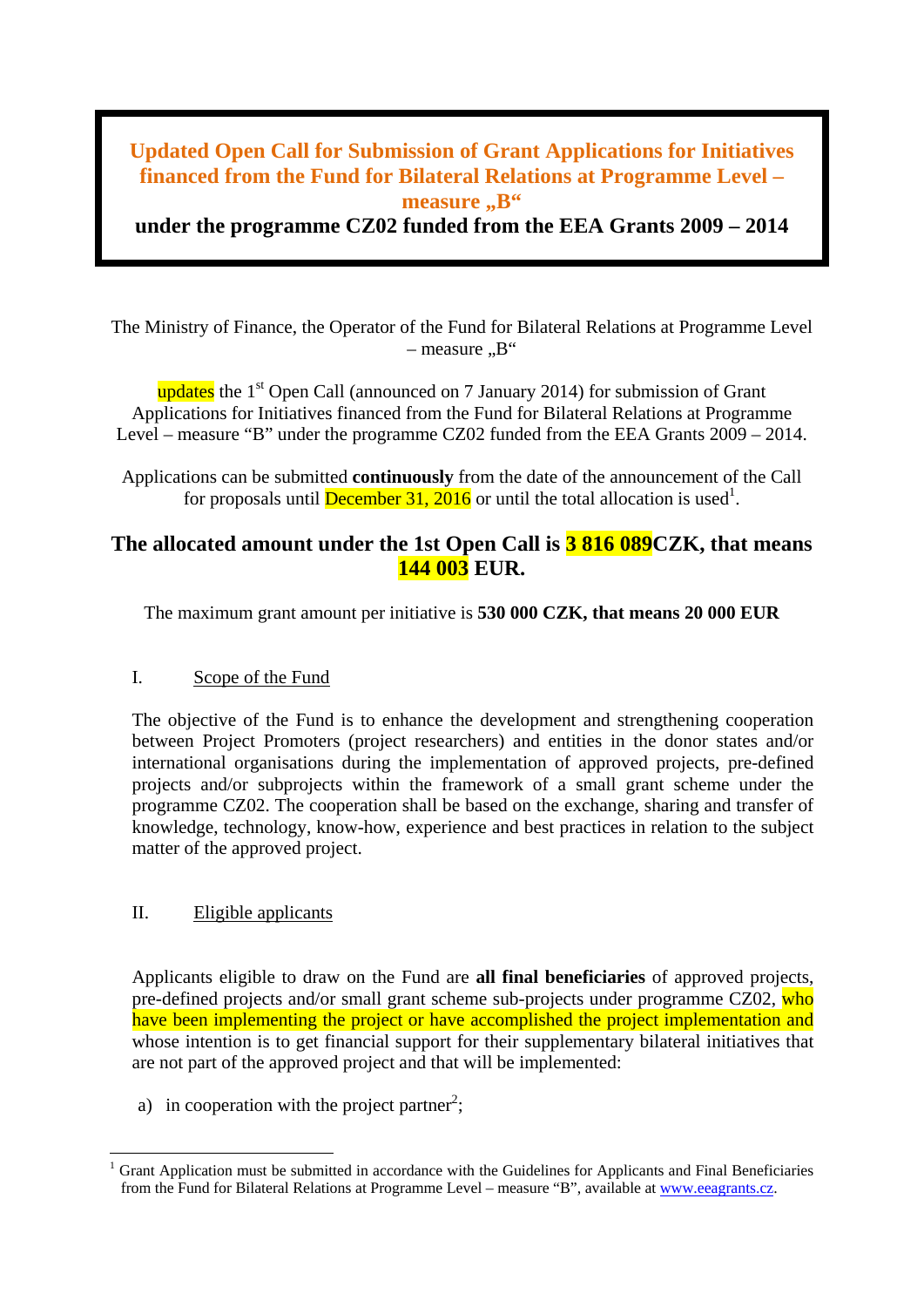b) in cooperation with institutions from the donor states and/or international organisations competent in the subject matter of the project implementation (i.e. actively involved in the area of project implementation for a minimal period of 1 year).

Projects financed from the EEA Grants may be implemented in cooperation (besides the above mentioned international organizations) with institutions from Norway, Iceland and Liechtenstein.

#### III. Eligible initiatives

The Fund is designed to finance targeted **one-off or short-term supplementary initiatives** in approved projects, pre-defined projects and/or subprojects within the framework of a small grant scheme under the programme CZ02. These are not the initiatives crucial for achieving planned outcomes and outputs of the project/sub-project.

Initiatives, representing contributions to the implemented project and bringing knowledge or experience of the bilateral partner to the project, will be supported.

Eligible initiatives that may be financed from the Fund are activities forging stronger bilateral relations during the implementation period of approved projects/sub-projects. Such activities are not part of the original planned budget and are implemented in cooperation with a project partner or institution from the donor state and/or international organisations.

The following initiatives may be financed from the Fund:

- study and work trips, work visits and bilateral working meetings aiming at sharing experience and know-how, transferring best practices;
- bilateral/multilateral meetings, workshops, seminars;
- conferences aimed at bi-/multilateral meetings, presentations and building on contacts and working relations;
- the production of studies, analyses and documentation, data collection, their sharing and exchange to strengthen the cooperation between the Final Beneficiaries and entities in Donor States and international organisations;
- information and promotional initiatives to strengthen bilateral partnerships;
- other bilateral type actions.

<sup>&</sup>lt;sup>2</sup> Partner organisation from the Donor State means a subject from an EFTA country (Iceland, Liechtenstein, Norway) bound to the Final Beneficiary by the Partnership Agreement.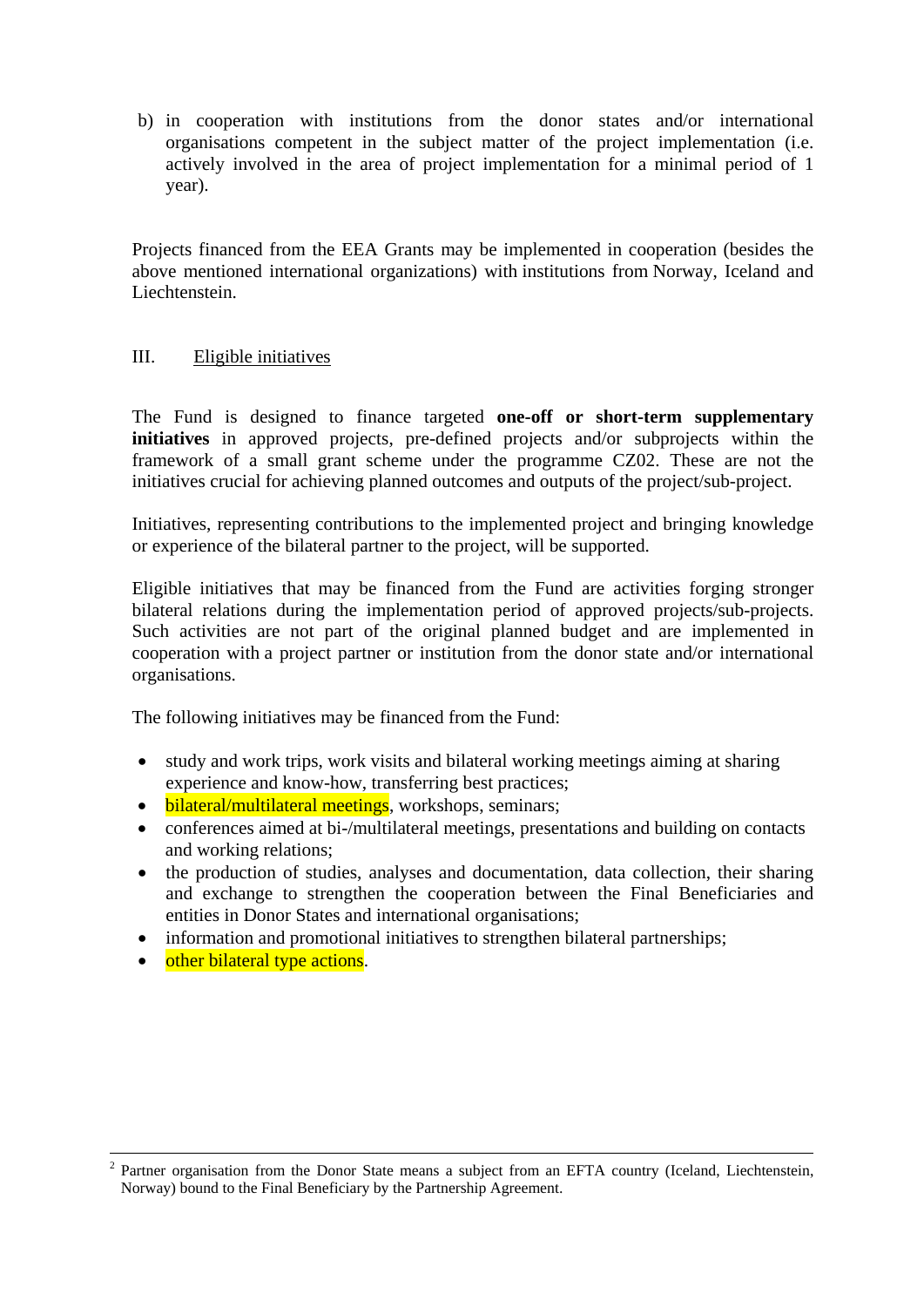## IV. Eligible expenditures and their reimbursement

According to Article 7.7 of the Regulation on the implementation of the European Economic area (EEA) Financial Mechanism 2009-2014, adopted by the EEA Financial Mechanism Committee, the following categories of expenditure are eligible for funds:

- fees and travel costs for participation in conferences, seminars, courses, work meetings and workshops;
- travel costs for study trips abroad;
- travel costs, per diems and salary costs for visits by experts;
- taxi costs taxi may be used only in exceptional and justified cases, if transportation cannot be assured by other means of transport;
- expert fees;
- costs related to studies, including feasibility studies, and preparation of financial, economic and technical analyses;
- costs of conferences, seminars, working meetings and workshops, interpreting and translations of working materials;
- costs for promotional and information activities aimed at strengthening bilateral relations;
- external consultancy fees;
- travel insurance, ticket cancellation insurance;
- other costs related to the bilateral initiative (justified within the application).

Dates of the eligibility of expenditures to be covered by the Fund are given in the Grant Award Approval Letter and subsequently in the Grant Award legal act. The final date for the eligibility of expenditures is 1 month after the completion of all activities within the approved initiative financed from the Fund. Expenditures will be eligible no later than till April 30, 2017.

The mechanism of eligible expenditures reimbursement (in CZK) is based on **ex-post** payments of incurred costs after the Final Report on the initiative implementation has been approved by the Fund Operator.

# V. Submission of the grant application

Grant applications will be submitted on a continuous basis, starting from the date of the call launch.

Evaluation of formal requirements and eligibility will be followed by the evaluation of the application relevance to initiatives and objectives implemented within the approved project, the scope of strengthening bilateral relations and the compliance with the Bilateral Fund objectives. Applications will be evaluated in the order according to the application submission date in the IS CEDR.